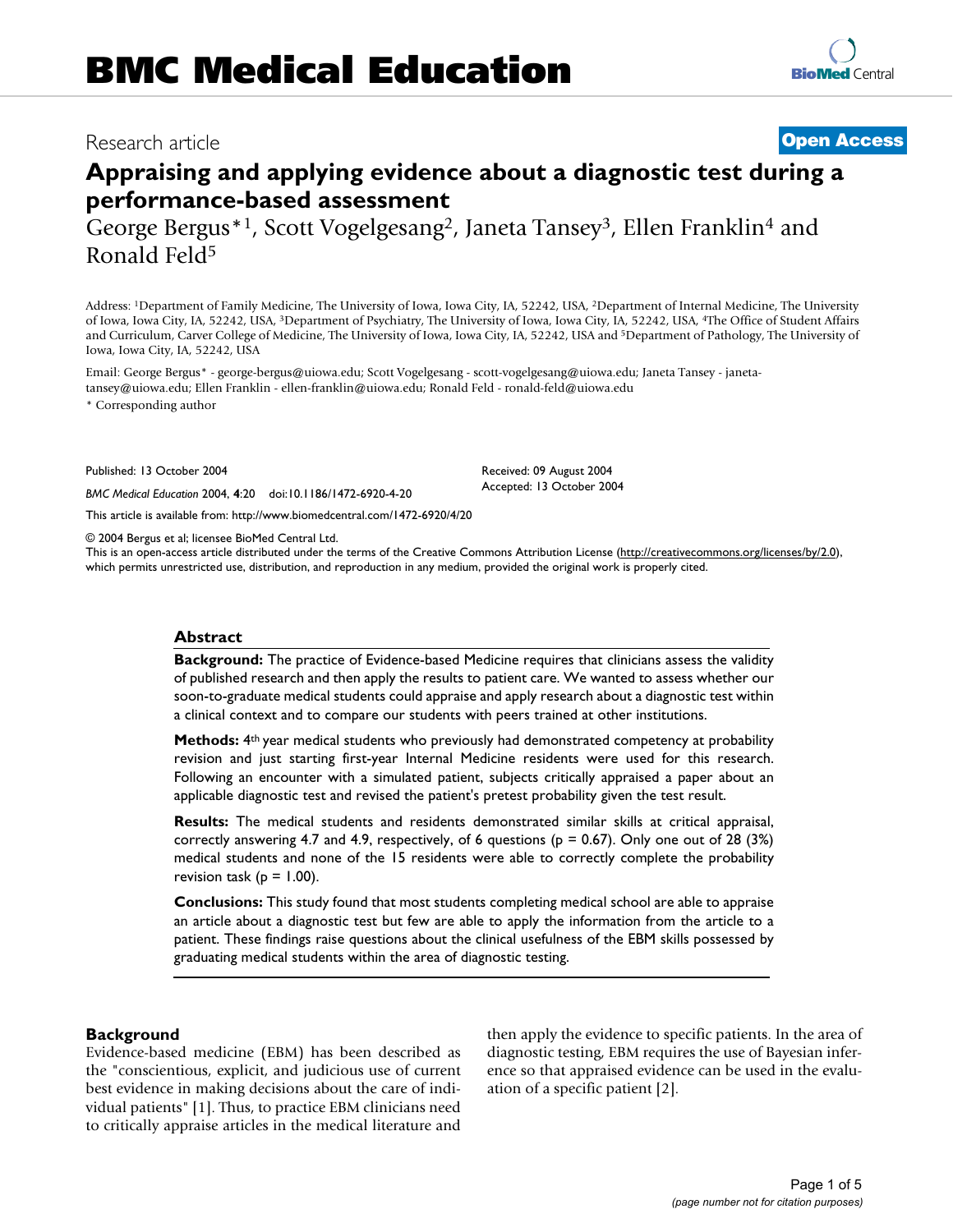Nearly all medical schools now provide their students with instruction on EBM [3]. Students at the University of Iowa Carver College of Medicine receive instruction on EBM during required course work during their two preclinical years. Medical students are introduced to EBM in a series of lectures in the first year, including one on the evaluation of diagnostic tests that introduces students to the concept of test characteristics and probability revision. Other lectures focus on critiquing the medical literature. In later semesters, students are asked to complete evidence-based projects and are given further training on the use of Bayes' Theorem. In addition, our students have a required two-week Laboratory Medicine clerkship taken during the third or fourth year. With the aid of a clinically oriented textbook [4], students on this rotation are expected to master the concepts underlying diagnostic testing. To complete this clerkship, students need to demonstrate comprehension of test performance characteristics and probability revision by passing an exam in which they are asked to calculate the sensitivity, specificity, positive predicative value, and negative predictive value for two different testing procedures.

In undertaking this research, we wanted to assess the critical appraisal and probability revision skills of our medical students shortly before graduation within the domain of diagnostic testing. We specifically wanted to evaluate medical students who had previously demonstrated competency at probability revision in a classroom setting. Because EBM is designed to support the delivery of clinical care, transfer of these skills from the classroom to the exam room seemed an appropriate measure of instructional success. We were also interested in comparing the skills of our students nearing graduation to physicians just entering the Internal Medicine residency at our medical center with the intention of comparing the skills of our students to those of students who had trained at other medical schools.

# **Methods**

#### *The setting*

The data were collected during a performance-based assessment utilizing standardized patients (SPs). During this assessment, subjects had a series of 15 minute encounters with SPs followed by a 10 minute postencounter activity, thus making each station 25 minutes in length. A 25 minute non-SP based station was integrated into this assessment during which subjects were asked to read and appraise an article about a diagnostic test and apply the information to a preceding SP encounter.

#### *The subjects*

Two different groups of subjects participated in this research. The first group was composed of medical students who were assigned to the Psychiatry clerkship in the late winter and spring of 2003. The second group was composed of all incoming first-year Internal Medicine residents who were in the process of orienting to the residency in June 2003 in preparation for their clinical duties.

### *The task*

Subjects were asked to critically appraise a research study about a diagnostic test using a worksheet derived from the article about diagnostic tests published in Users' Guides to EBM series [5]. They were asked to assess the validity of the study by identifying the reference standard, whether there was independent and blinded comparison with the reference standard, whether the results of the test being evaluated influenced the decision to perform the reference standard, and whether all subjects underwent the reference standard as well as the test being evaluated. Subjects were also asked to evaluate whether the setting of the study was similar to a community setting in which they would anticipate using the new diagnostic test. Lastly, the subjects were asked to identify the results of the study in terms of the sensitivity and specificity of the test. Thus, in critically appraising the study, subjects were asked to answer a series of 6 questions derived from the published diagnostic test EBM user's guide. After they had assessed the study, the subjects were asked to apply the results of the study by revising the probability of disease given a specified pre-test probability and a test result. To assist with this calculation subjects were provided with calculators.

#### *The articles*

The fourth year medical students, who were participating in their Psychiatry clerkship, were asked to assess an article about a questionnaire to aid in the diagnosis of Major Depression and Panic Disorder [6]. The Internal Medicine residents read an article about a blood test to aid in the diagnosis of congestive heart failure [7]. While the articles focused on different diseases and diagnostic tests, the studies were similar from the critical appraisal perspective. Both articles described research on a new diagnostic test that had been undertaken in carefully selected clinical settings to avoid spectrum bias. Clinical experts who were blinded to the result of the test being evaluated were used as gold standards by both studies. The protocols used by both projects avoided referral bias. Lastly, both articles had been recently published by major medical journals.

#### *Analysis*

For this study, the calculated posttest probability was considered correct if it was ±5% of the correct answer derived from Bayes' Theorem. The performances of the medical students and the Internal Medicine residents were compared using Fisher's Exact Test for dichotomous outcomes and t-test for continuous outcomes. Cronbach's alpha was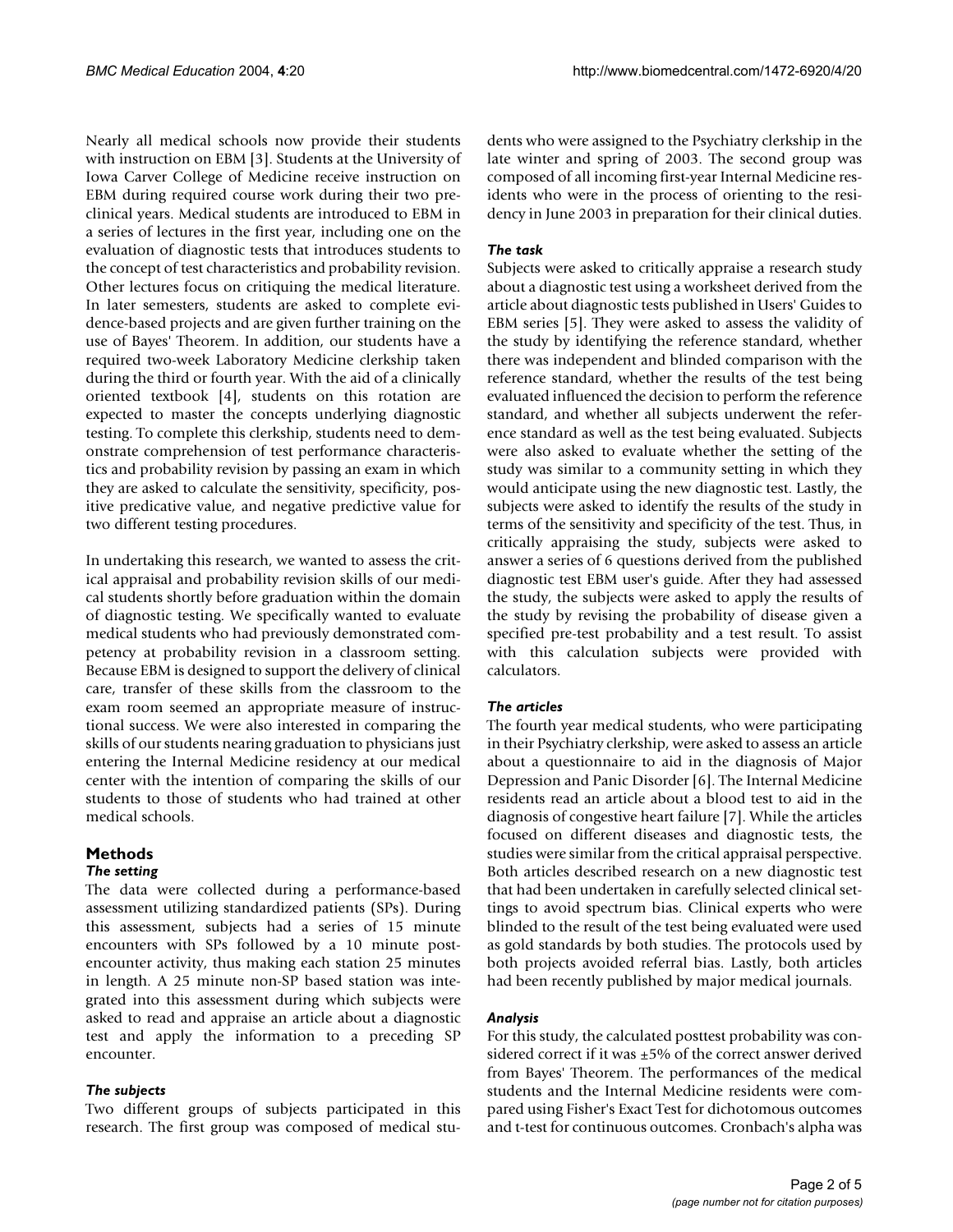|                                                          | % Answering Correctly         |                         |                  |
|----------------------------------------------------------|-------------------------------|-------------------------|------------------|
| Critical Appraisal Guides                                | Medical Students ( $n = 28$ ) | IM Residents $(n = 15)$ | P value          |
| Independent, Blinded Comparison With Reference Standard  | 93%                           | $100\%$                 | 0.53             |
| Identification of the Reference Standard                 | 61%                           | 53%                     | 0.75             |
| Assessment of Referral Bias                              | 64%                           | 73%                     | 0.74             |
| Completeness of Testing of Subjects                      | 74%                           | 80%                     | 0.72             |
| Generalizability of Results to Typical Practice Settings | 89%                           | 93%                     | $\overline{1.0}$ |
| Identification of Sensitivity/Specificity                | 89%                           | 87%                     | $\overline{1.0}$ |

<span id="page-2-0"></span>**Table 1: Percentage of learners successfully completing tasks relevant to critical appraisal of a diagnostic test journal article**

used to calculate the internal reliability of the 6-item critical appraisal worksheet for each group of subjects. The analyses were undertaken using NCSS 2004 (Kayesville, UT). An alpha of 0.05 was used and all tests were 2-tailed. Approval from the institutional review board was obtained for this project.

#### **Results**

Thirty-eight medical students on the Psychiatry clerkship completed the critical appraisal exercise. Twenty-eight of these students were 4th year medical students who had demonstrated mastery of Bayesian probability revision during a preceding Laboratory Medicine clerkship. The data from these students were analyzed for this report. The other 10 students were dropped from the analysis because they were either M3s or M4s who had not yet completed their Laboratory Medicine clerkship.

Twenty-two first year Internal Medicine residents participated in this performance-based assessment and completed the EBM appraisal task and Bayesian inference exercises during their clinical skills assessment. For this report we used the data from the 15 residents who were recent graduates of US medical schools. The data from the 7 non-US graduates were dropped from the analysis.

Twenty-six of the 28 medical students (93%) correctly identified whether there was an independent, blind comparison of the test with a reference standard (Table [1\)](#page-2-0). Seventeen (61%) correctly identified the reference standard. Eighteen (65%) correctly assessed whether referral bias was present, and twenty-eight (90%) were able to comment on the generalizability of the study. Twenty-five (89%) of the students were able to identify the sensitivity and specificity of the test. The internal reliability of the 6 item critical appraisal questionnaire was 0.59. On average, a medical student correctly answered 78% of the questions related to the appraisal of the article. However, only one of the 28 students (4%) was able to correctly revise the pretest probability.

All 15 residents (100%) correctly identified whether there was an independent, blind comparison of the test with a reference standard. Eight (53%) correctly identified the reference standard. Eleven (73%) correctly assessed whether referral bias was present, and fourteen (93%) were able to comment on the generalizability of the study. Thirteen (87%) of the Internal Medicine residents were able to identify the sensitivity and specificity of the test for congestive heart failure. The internal reliability of the 6 item appraisal work sheet was 0.66 for this group of subjects. On average, a resident, who had just recently graduated from a US medical school, correctly answered 81% of the questions related to critical appraisal but none of the 15 residents (0%) were able to revise the pretest probability given a test result.

#### *Comparison of medical students and residents*

Overall, the performances of the two groups of subjects were very similar. We did not find any significant differences in their ability to critically appraise an article about a diagnostic test. Medical students, on average, correctly answered 4.7 of the 6 questions related to appraisal while residents correctly answered 4.9 of these questions ( $p =$ 0.67). The two groups also showed similar performance on each of the 6 items on the worksheet as shown in Table [1](#page-2-0) (p < 0.05 for each) Both groups also showed similar poor performance when asked to revise a pretest probability of disease given the result of a diagnostic test ( $p = 1.0$ ) using data provided as probabilities.

#### **Discussion**

Over the past decade, EBM has become a major driving force world wide, impacting medical education, policymaking, and research. The teaching of evidence-based medicine has been increasingly integrated into curricula at all levels of medical education as advocated by the Medical School Objectives Program developed by the Association of American Medical Colleges (AAMC) [8]. Like most medical schools, the Carver College of Medicine at the University of Iowa has integrated EBM into its curriculum and our data indicates that students who are soon to grad-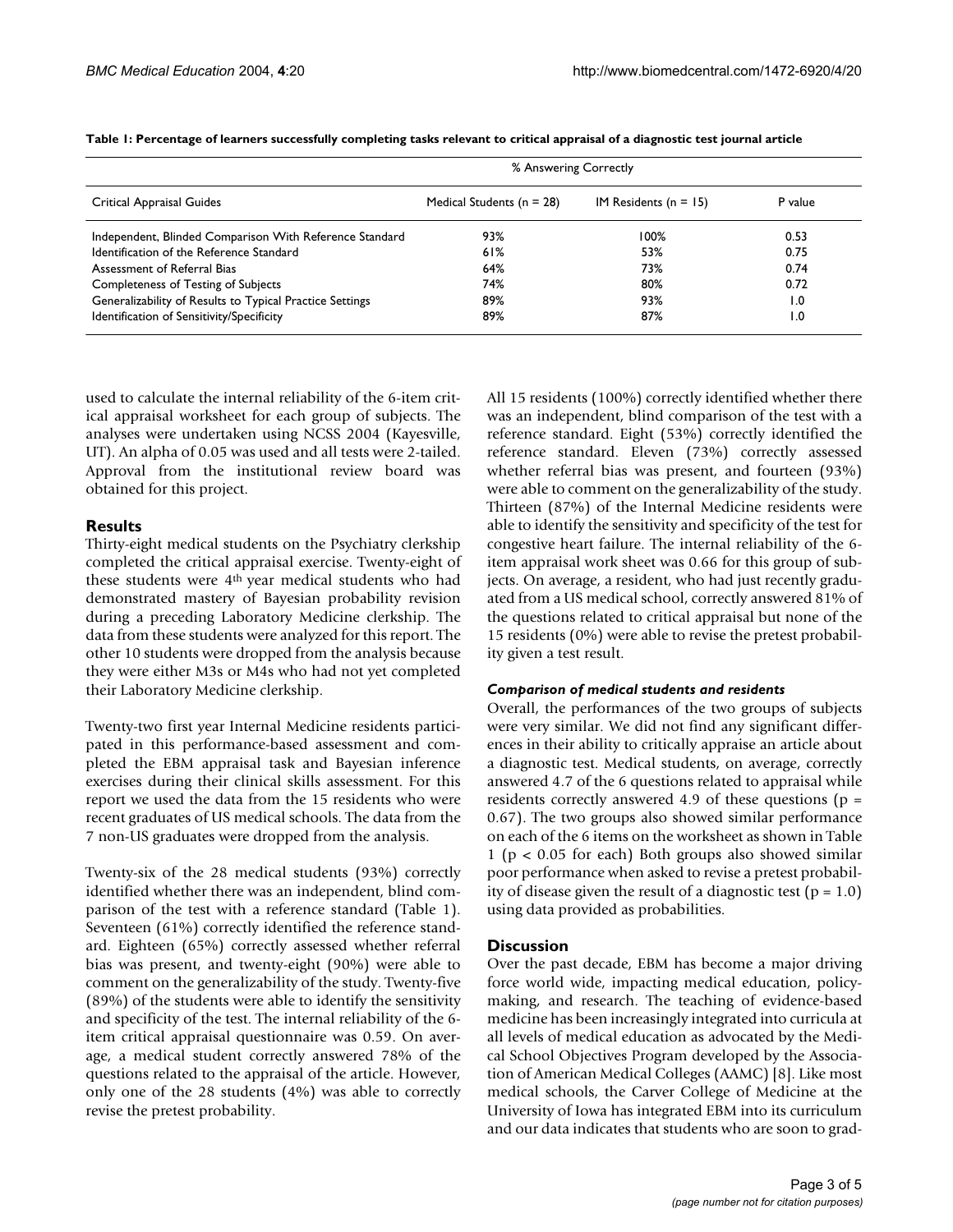uate can demonstrate proficiency at critically appraising an article about diagnostic testing. But in a simulated clinical encounter, few students are able take the last step of using EBM in diagnosing medical illness. We found almost uniform failure of our students to correctly revise a pretest probability of disease given a test result despite their earlier demonstration of competency with Bayes' Theorem on their Laboratory Medicine clerkship. This finding raises questions about whether our students can fully utilize their EBM training in the clinical setting.

Our finding that incoming residents demonstrate similar levels of skill at critically appraisal and also are unable to revise a pretest probability implies that our medical students' skill deficit is not solely due to a local curricular problem. Because the residents had only just graduated from 12 different US medical schools, this finding suggests that many medical school graduates are able to critically appraise articles on diagnostic testing but few are able to take the next step- that of revising the probability of disease given a test result.

There are few other assessments of the EBM skills of graduating medical students using simulated clinical encounters. In an earlier study, 3rd year medical students demonstrated good performance at critically appraisal [9], a finding which is similar to ours. These results generally replicated classroom-based studies on the success of critical appraisal instruction [10]. To our knowledge, only one other study has investigated whether students are able to integrate critically appraised information about a diagnostic test into clinical decision making. The results of this earlier study also raised concerns of students' abilities to transfer their EBM skills to simulated clinical encounters [11].

Our study has a number of limitations. The first is the very small sample size. However, it is unlikely that a larger sample size would change our conclusion that by the end of medical school students have largely mastered critical appraisal of an article on diagnostic testing but are unable to use this information to revise a patient's probability of disease. A second limitation is that these data were collected at only one medical school. However, as we find the same pattern of competencies in the recently graduated students who are entering our Internal Medicine program it is likely that our findings apply to many other medical schools. A third limitation is that we had our two groups of subjects critically appraise two different articles although they were very similar from this perspective. A final limitation is that it is possible that our subjects would have demonstrated competency in probability revision if we had provided them with a Bayes nomogram or computer spreadsheet. But we wanted to assess whether our students could apply EBM skills to a clinical encounter without any other external supports except for a simple calculator. In the same way, we do not allow our students to take handbooks or other work aids into their 15 minute OSCE encounters with standardize patients.

The poor performance of our students and residents at probability revision is worrisome although previous studies have shown that many clinicians do not master Bayesian inference. Nearly 25 years ago, Casscells documented that few students or faculty at Harvard Medical School were able to correctly complete a probability revision problem [12]. Eddy duplicated this finding in a second group of physicians [13]. However, some cognitive psychologists suggest that humans have most likely always used Bayesian inference in order to survive in our uncertain world. They argue that it is the probability format of the numbers and not the inference task that makes most people fail at the task [14]. A promising line of research suggests that learners show sustained mastery of Bayesian inference using probabilities if they are taught how to first translate probabilities into natural frequencies [15]. Whether this will prove to be the solution deserves study.

# **Conclusions**

Currently, most of our medical students are able to critically appraise research articles about diagnostic testing but few are able to apply this information at the patient level using Bayesian inference. Because we are able to document the same pattern of skills in entering Internal Medicine residents, we expect this lack of competence with probability revision to be wide spread amongst medical learners. This raises concerns about the clinical utility of the EBM training many students are currently receiving within the domain of diagnostic testing.

## **Competing interests**

The authors declare that they have no competing interests.

#### **Authors' contributions**

GB conceived of the study. GB, SV, JT, EF participated in study design. GB, EF, RF participated in data collection. GB performed the data analysis. GB, SV, ST, EF, RF participated in drafting the manuscript. All authors read and approved the final manuscript.

#### **References**

- 1. Sackett DL, Rosenberg WM, Gray JA, Haynes RB, Richardson WS: **[Evidence based medicine: what it is and what it isn't.](http://www.ncbi.nlm.nih.gov/entrez/query.fcgi?cmd=Retrieve&db=PubMed&dopt=Abstract&list_uids=8555924)** *Bmj* 1996, **312:**71-72.
- 2. Ashby D, Smith AF: **[Evidence-based medicine as Bayesian](http://www.ncbi.nlm.nih.gov/entrez/query.fcgi?cmd=Retrieve&db=PubMed&dopt=Abstract&list_uids=11113960) [decision-making.](http://www.ncbi.nlm.nih.gov/entrez/query.fcgi?cmd=Retrieve&db=PubMed&dopt=Abstract&list_uids=11113960)** *Stat Med* 2000, **19:**3291-3305.
- 3. AAMC: **Hot Topics in Medical Education.** [[http://serv](http://services.aamc.org/currdir/section2/LCMEHotTopics.pdf) [ices.aamc.org/currdir/section2/LCMEHotTopics.pdf](http://services.aamc.org/currdir/section2/LCMEHotTopics.pdf)].
- 4. Sackett David L.: **Clinical epidemiology : a basic science for clinical medicine.** 2nd edition. Boston, Little Brown; 1991:xvii, 441.
- 5. Jaeschke R, Guyatt G, Sackett DL: **[Users' guides to the medical](http://www.ncbi.nlm.nih.gov/entrez/query.fcgi?cmd=Retrieve&db=PubMed&dopt=Abstract&list_uids=8283589) literature. III. How to use an article about a diagnostic test. [A. Are the results of the study valid? Evidence-Based Medi](http://www.ncbi.nlm.nih.gov/entrez/query.fcgi?cmd=Retrieve&db=PubMed&dopt=Abstract&list_uids=8283589)[cine Working Group.](http://www.ncbi.nlm.nih.gov/entrez/query.fcgi?cmd=Retrieve&db=PubMed&dopt=Abstract&list_uids=8283589)** *Jama* 1994, **271:**389-391.